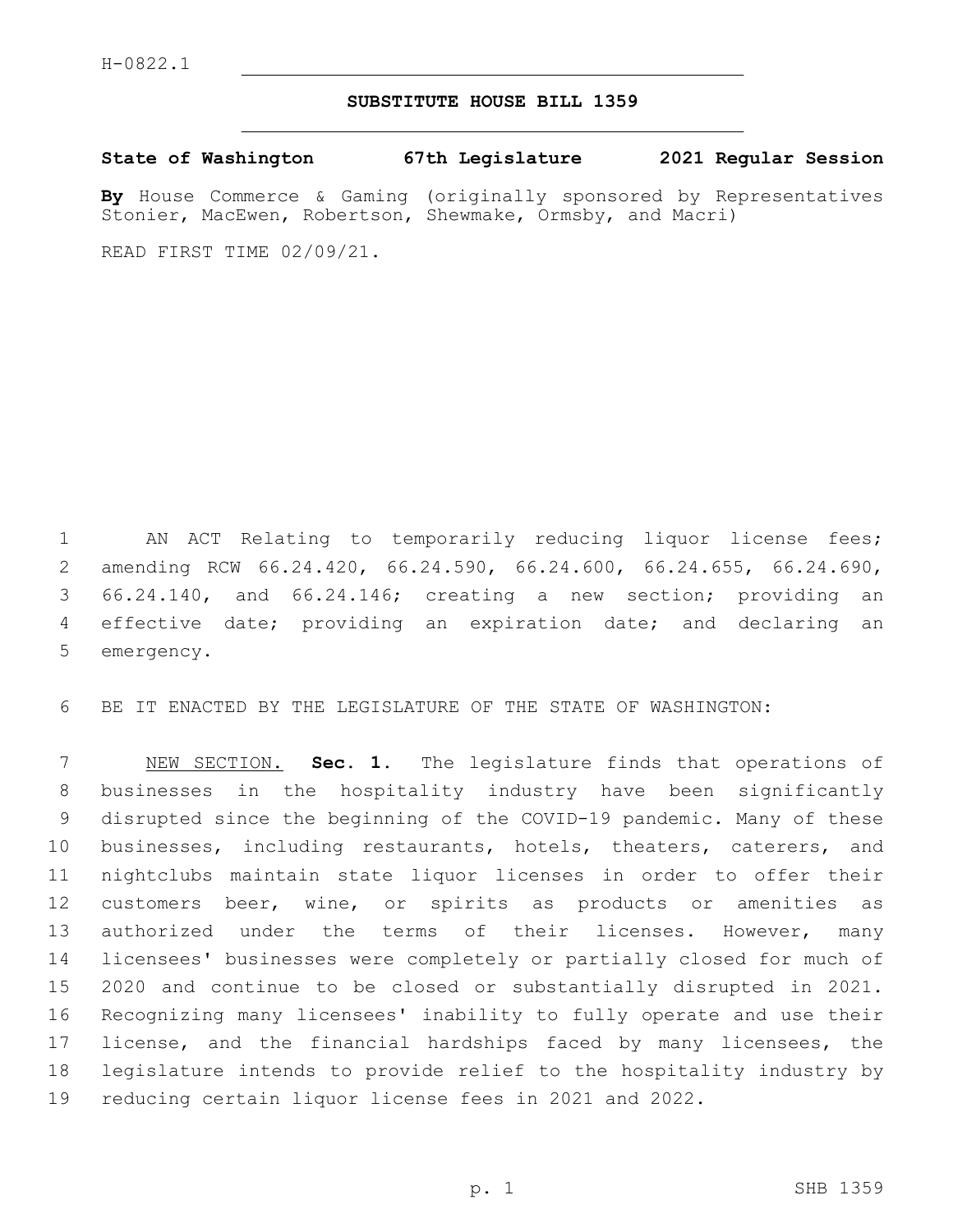**Sec. 2.** RCW 66.24.420 and 2009 c 271 s 7 are each amended to 2 read as follows: (1) The spirits, beer, and wine restaurant license shall be issued in accordance with the following schedule of annual fees: (a) The annual fee for a spirits, beer, and wine restaurant license shall be graduated according to the dedicated dining area and 7 type of service provided as follows: Less than 50% dedicated dining area  $((\$2,000))$ \$1,000 50% or more dedicated dining area  $((\$1,600))$ \$800 Service bar only  $((\$1,000))$ \$500

 (b) The annual fee for the license when issued to any other spirits, beer, and wine restaurant licensee outside of incorporated cities and towns shall be prorated according to the calendar quarters, or portion thereof, during which the licensee is open for business, except in case of suspension or revocation of the license.

 (c) Where the license shall be issued to any corporation, association or person operating a bona fide restaurant in an airport terminal facility providing service to transient passengers with more than one place where liquor is to be dispensed and sold, such license shall be issued upon the payment of the annual fee, which shall be a master license and shall permit such sale within and from one such place. Such license may be extended to additional places on the premises at the discretion of the board and a duplicate license may be issued for each such additional place. The holder of a master license for a restaurant in an airport terminal facility must maintain in a substantial manner at least one place on the premises for preparing, cooking, and serving of complete meals, and such food service shall be available on request in other licensed places on the premises. An additional license fee of twenty-five percent of the annual master license fee shall be required for such duplicate 34 licenses.

 (d) Where the license shall be issued to any corporation, association, or person operating dining places at a publicly or privately owned civic or convention center with facilities for sports, entertainment, or conventions, or a combination thereof, with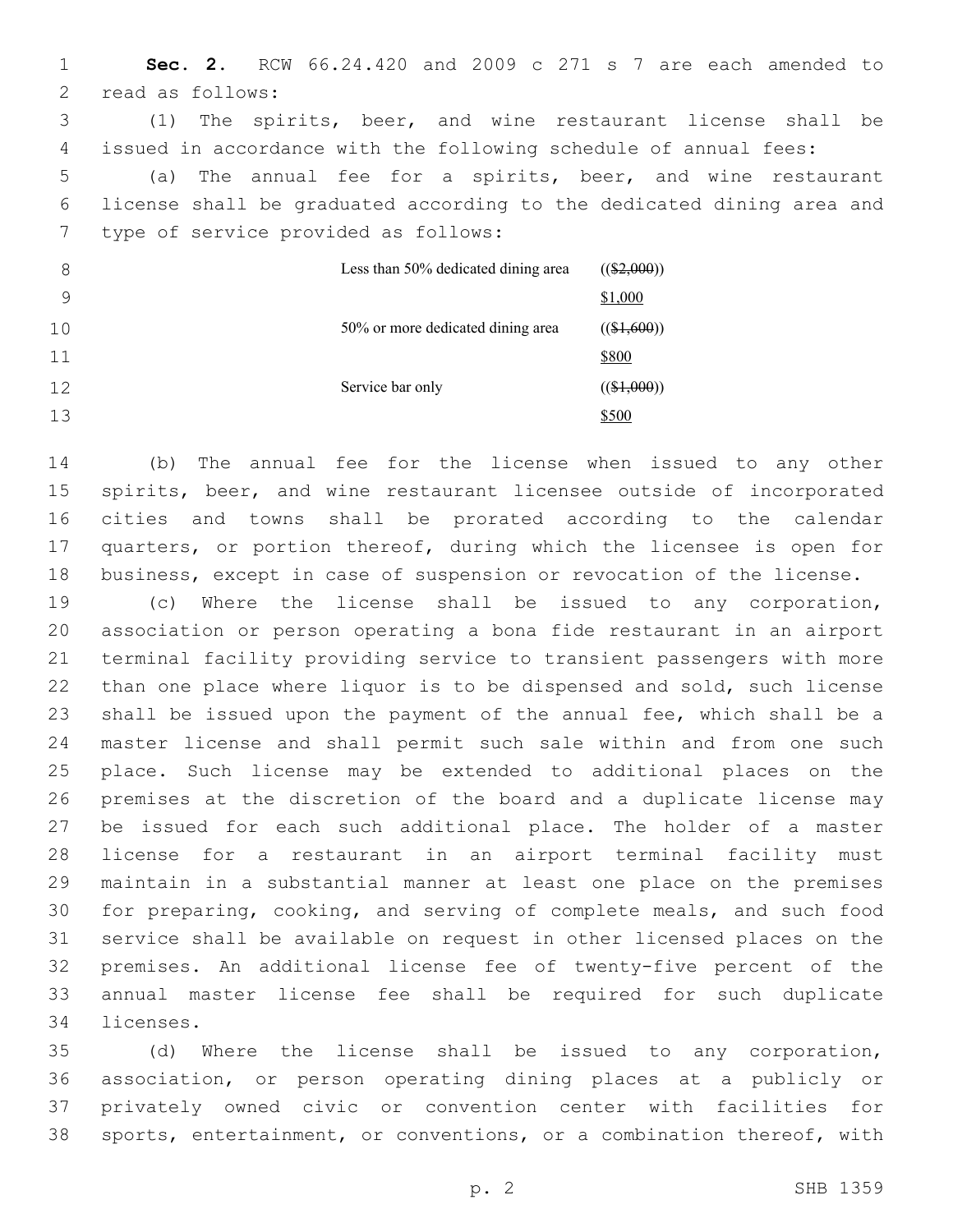more than one place where liquor is to be dispensed and sold, such license shall be issued upon the payment of the annual fee, which shall be a master license and shall permit such sale within and from one such place. Such license may be extended to additional places on the premises at the discretion of the board and a duplicate license may be issued for each such additional place. The holder of a master license for a dining place at such a publicly or privately owned civic or convention center must maintain in a substantial manner at least one place on the premises for preparing, cooking, and serving of complete meals, and food service shall be available on request in other licensed places on the premises. An additional license fee of ten dollars shall be required for such duplicate licenses.

 (2) The board, so far as in its judgment is reasonably possible, shall confine spirits, beer, and wine restaurant licenses to the business districts of cities and towns and other communities, and not grant such licenses in residential districts, nor within the immediate vicinity of schools, without being limited in the administration of this subsection to any specific distance 19 requirements.

 (3) The board shall have discretion to issue spirits, beer, and wine restaurant licenses outside of cities and towns in the state of Washington. The purpose of this subsection is to enable the board, in its discretion, to license in areas outside of cities and towns and other communities, establishments which are operated and maintained 25 primarily for the benefit of tourists, vacationers and travelers, and also golf and country clubs, and common carriers operating dining, 27 club and buffet cars, or boats.

 (4) The combined total number of spirits, beer, and wine nightclub licenses, and spirits, beer, and wine restaurant licenses issued in the state of Washington by the board, not including spirits, beer, and wine private club licenses, shall not in the aggregate at any time exceed one license for each one thousand two hundred of population in the state, determined according to the yearly population determination developed by the office of financial 35 management pursuant to RCW 43.62.030.

 (5) Notwithstanding the provisions of subsection (4) of this section, the board shall refuse a spirits, beer, and wine restaurant license to any applicant if in the opinion of the board the spirits, beer, and wine restaurant licenses already granted for the particular locality are adequate for the reasonable needs of the community.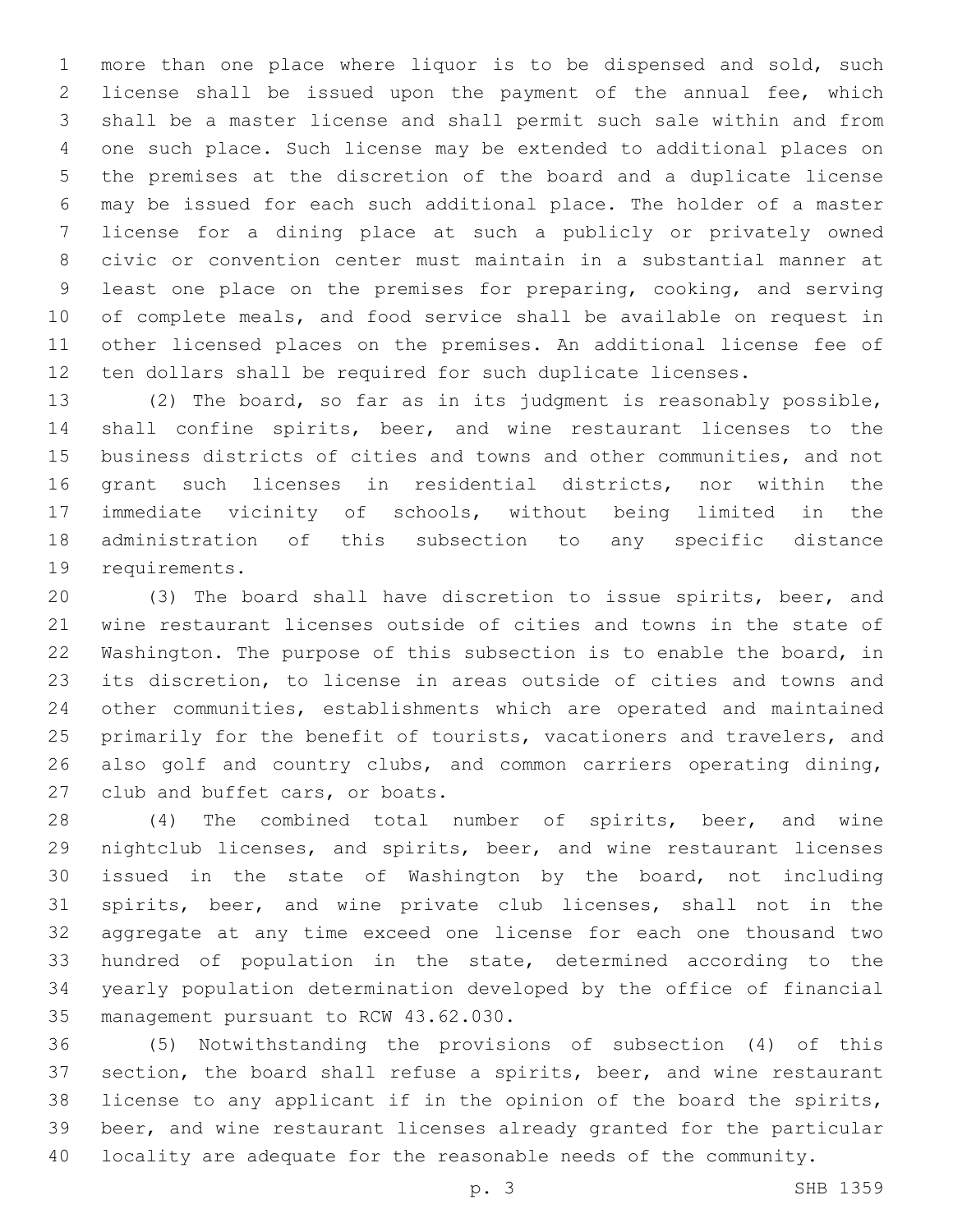(6)(a) The board may issue a caterer's endorsement to this license to allow the licensee to remove the liquor stocks at the licensed premises, for use as liquor for sale and service at event locations at a specified date and, except as provided in subsection (7) of this section, place not currently licensed by the board. If the event is open to the public, it must be sponsored by a society or organization as defined by RCW 66.24.375. If attendance at the event is limited to members or invited guests of the sponsoring individual, society, or organization, the requirement that the sponsor must be a society or organization as defined by RCW 66.24.375 is waived. Cost of the endorsement is three hundred fifty dollars.

 (b) The holder of this license with a catering endorsement shall, if requested by the board, notify the board or its designee of the date, time, place, and location of any catered event. Upon request, the licensee shall provide to the board all necessary or requested information concerning the society or organization that will be holding the function at which the endorsed license will be utilized.

 (c) The holder of this license with a caterer's endorsement may, under conditions established by the board, store liquor on the premises of another not licensed by the board so long as there is a written agreement between the licensee and the other party to provide for ongoing catering services, the agreement contains no exclusivity clauses regarding the alcoholic beverages to be served, and the 24 agreement is filed with the board.

25 (d) The holder of this license with a caterer's endorsement may, 26 under conditions established by the board, store liquor on other premises operated by the licensee so long as the other premises are owned or controlled by a leasehold interest by that licensee. A duplicate license may be issued for each additional premises. A license fee of twenty dollars shall be required for such duplicate 31 licenses.

 (7) Licensees under this section that hold a caterer's endorsement are allowed to use this endorsement on a domestic winery premises or on the premises of a passenger vessel and may store liquor at such premises under conditions established by the board 36 under the following conditions:

 (a) Agreements between the domestic winery or passenger vessel, as the case may be, and the retail licensee shall be in writing, contain no exclusivity clauses regarding the alcoholic beverages to 40 be served, and be filed with the board; and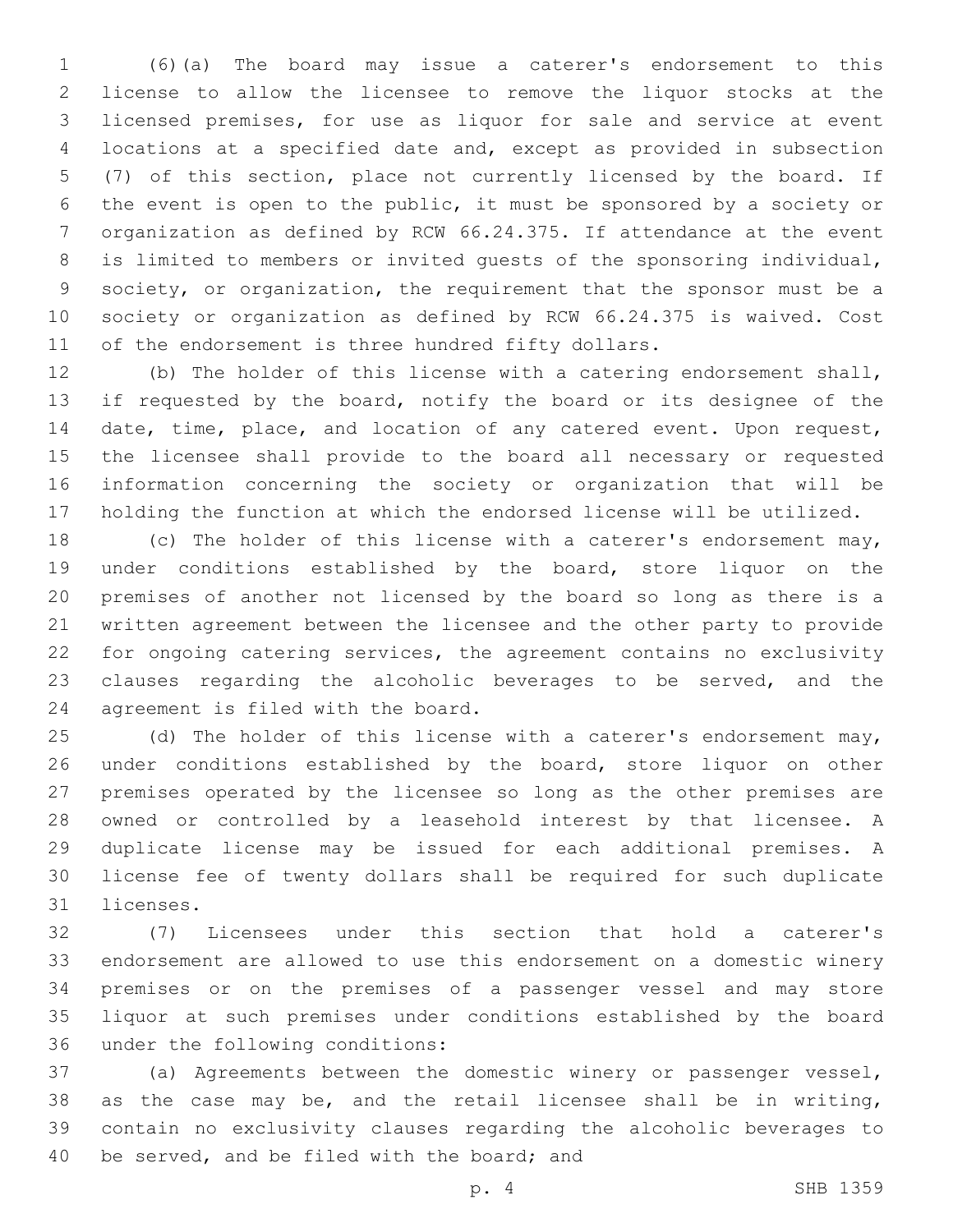(b) The domestic winery or passenger vessel, as the case may be, and the retail licensee shall be separately contracted and compensated by the persons sponsoring the event for their respective services.4

 **Sec. 3.** RCW 66.24.590 and 2012 c 2 s 115 are each amended to read as follows:6

 (1) There is a retailer's license to be designated as a hotel license. No license may be issued to a hotel offering rooms to its guests on an hourly basis. Food service provided for room service, banquets or conferences, or restaurant operation under this license must meet the requirements of rules adopted by the board.

(2) The hotel license authorizes the licensee to:

 (a) Sell spirituous liquor, beer, and wine, by the individual 14 glass, at retail, for consumption on the premises, including mixed 15 drinks and cocktails compounded and mixed on the premises;

 (b) Sell, at retail, from locked honor bars, in individual units, spirits not to exceed fifty milliliters, beer in individual units not to exceed twelve ounces, and wine in individual bottles not to exceed three hundred eighty-five milliliters, to registered guests of the hotel for consumption in guest rooms. The licensee must require proof of age from the guest renting a guest room and requesting the use of an honor bar. The guest must also execute an affidavit verifying that no one under twenty-one years of age will have access to the spirits, 24 beer, and wine in the honor bar;

 (c) Provide without additional charge, to overnight guests, spirits, beer, and wine by the individual serving for on-premises 27 consumption at a specified regular date, time, and place as may be fixed by the board. Self-service by attendees is prohibited;

 (d) Sell beer, including strong beer, wine, or spirits, in the manufacturer's sealed container or by the individual drink to guests through room service, or through service to occupants of private residential units which are part of the buildings or complex of 33 buildings that include the hotel;

 (e) Sell beer, including strong beer, spirits, or wine, in the manufacturer's sealed container at retail sales locations within the 36 hotel premises;

 (f) Sell beer to a purchaser in a sanitary container brought to the premises by the purchaser or furnished by the licensee and filled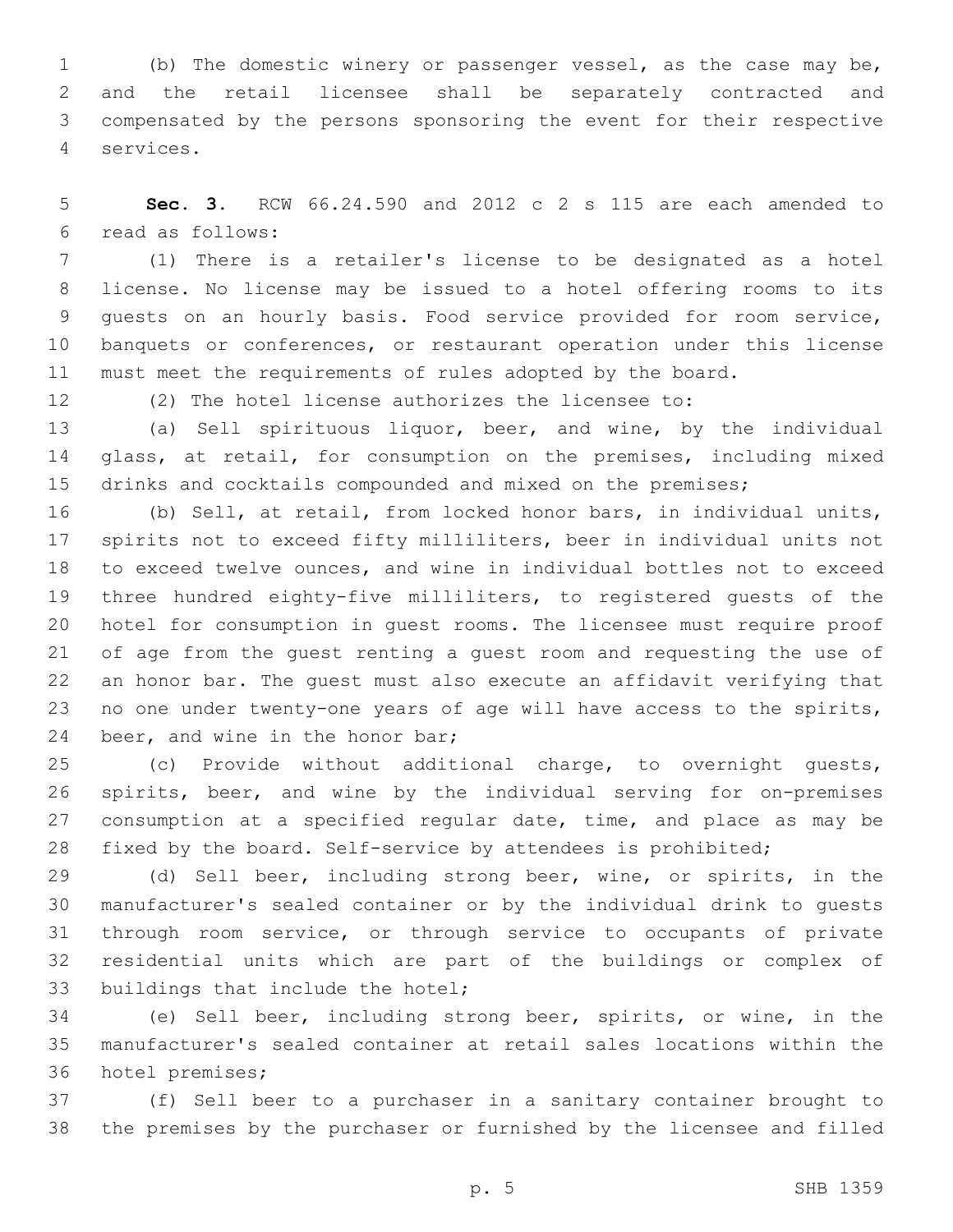at the tap in the restaurant area by the licensee at the time of 2 sale;

 (g) Sell for on or off-premises consumption, including through room service and service to occupants of private residential units managed by the hotel, wine carrying a label exclusive to the hotel 6 license holder;

 (h) Place in guest rooms at check-in, a complimentary bottle of liquor in a manufacturer-sealed container, and make a reference to 9 this service in promotional material.

 (3) If all or any facilities for alcoholic beverage service and the preparation, cooking, and serving of food are operated under contract or joint venture agreement, the operator may hold a license separate from the license held by the operator of the hotel. Food and beverage inventory used in separate licensed operations at the hotel may not be shared and must be separately owned and stored by the 16 separate licensees.

 (4) All spirits to be sold under this license must be purchased from a spirits retailer or spirits distributor licensee of the board.

 (5) All ((on-premise [on-premises])) on-premises alcoholic beverage service must be done by an alcohol server as defined in RCW 66.20.300 and must comply with RCW 66.20.310.21

 (6)(a) The hotel license allows the licensee to remove from the liquor stocks at the licensed premises, liquor for sale and service at event locations at a specified date and place not currently licensed by the board. If the event is open to the public, it must be sponsored by a society or organization as defined by RCW 66.24.375. If attendance at the event is limited to members or invited guests of the sponsoring individual, society, or organization, the requirement that the sponsor must be a society or organization as defined by RCW 66.24.375 is waived.30

 (b) The holder of this license must, if requested by the board, 32 notify the board or its designee of the date, time, place, and location of any event. Upon request, the licensee must provide to the board all necessary or requested information concerning the society or organization that will be holding the function at which the 36 endorsed license will be utilized.

 (c) Licensees may cater events on a domestic winery, brewery, or 38 distillery premises.

 (7) The holder of this license or its manager may furnish spirits, beer, or wine to the licensee's employees who are twenty-one

p. 6 SHB 1359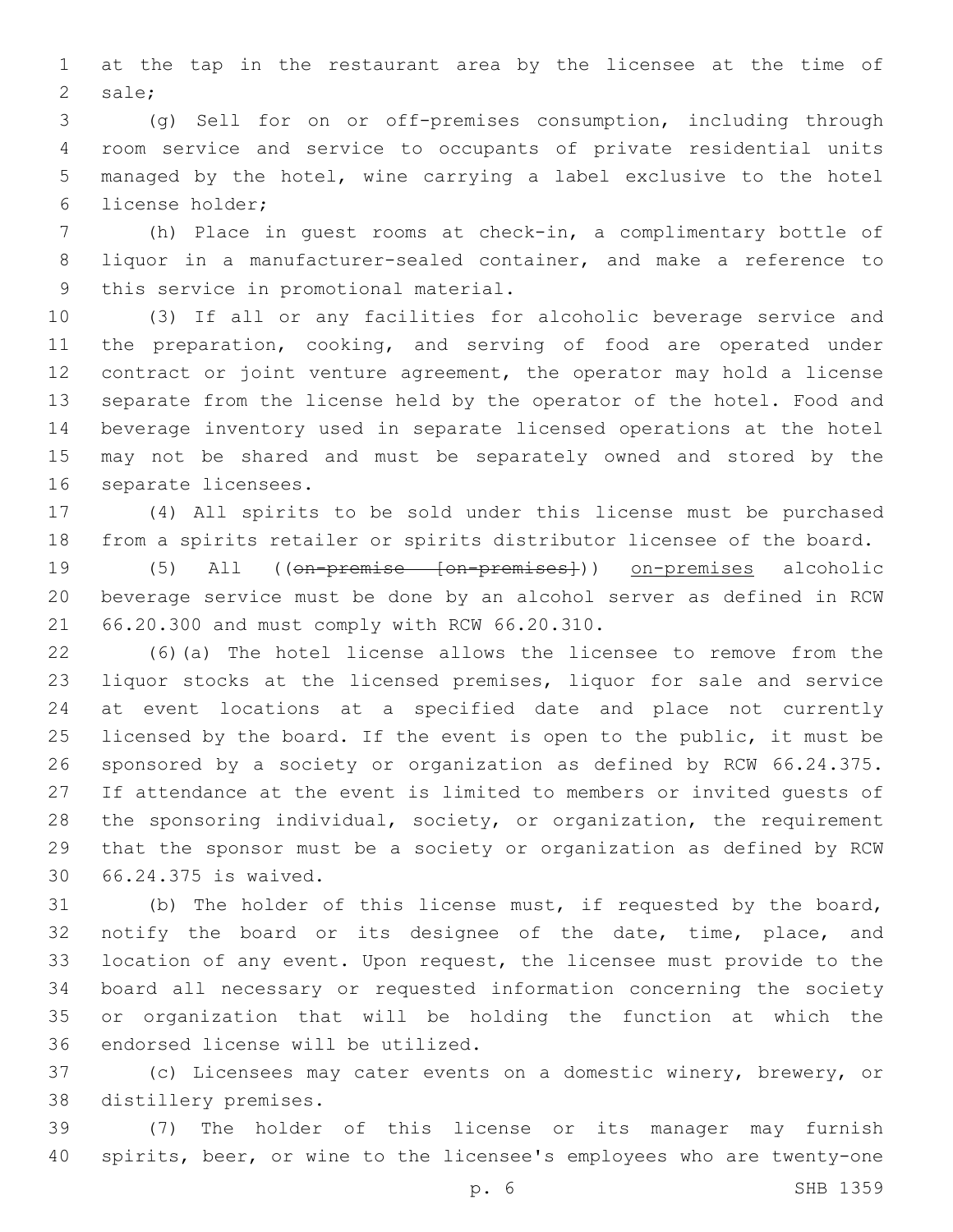years of age or older free of charge as may be required for use in connection with instruction on spirits, beer, and wine. The instruction may include the history, nature, values, and characteristics of spirits, beer, or wine, the use of wine lists, and the methods of presenting, serving, storing, and handling spirits, beer, or wine. The licensee must use the liquor it obtains under its license for the sampling as part of the instruction. The instruction 8 must be given on the premises of the licensee.

 (8) Minors may be allowed in all areas of the hotel where liquor may be consumed; however, the consumption must be incidental to the primary use of the area. These areas include, but are not limited to, 12 tennis courts, hotel lobbies, and swimming pool areas. If an area is not a mixed use area, and is primarily used for alcohol service, the area must be designated and restricted to access by persons of lawful 15 age to purchase liquor.

16 (9) The annual fee for this license is ((two thousand dollars)) 17 \$1,000.

 (10) As used in this section, "hotel," "spirits," "beer," and "wine" have the meanings defined in RCW 66.24.410 and 66.04.010.

 **Sec. 4.** RCW 66.24.600 and 2009 c 271 s 1 are each amended to 21 read as follows:

 (1) There shall be a spirits, beer, and wine nightclub license to sell spirituous liquor by the drink, beer, and wine at retail, for 24 consumption on the licensed premises.

 (2) The license may be issued only to a person whose business includes the sale and service of alcohol to the person's customers, has food sales and service incidental to the sale and service of alcohol, and has primary business hours between 9:00 p.m. and 2:00 29 a.m.

 (3) Minors may be allowed on the licensed premises but only in 31 areas where alcohol is not served or consumed.

32 (4) The annual fee for this license is ((two thousand dollars)) \$1,000. The fee for the license shall be reviewed from time to time and set at such a level sufficient to defray the cost of licensing and enforcing this licensing program. The fee shall be fixed by rule adopted by the board in accordance with the provisions of the 37 administrative procedure act, chapter 34.05 RCW.

 (5) Local governments may petition the board to request that further restrictions be imposed on a spirits, beer, and wine

p. 7 SHB 1359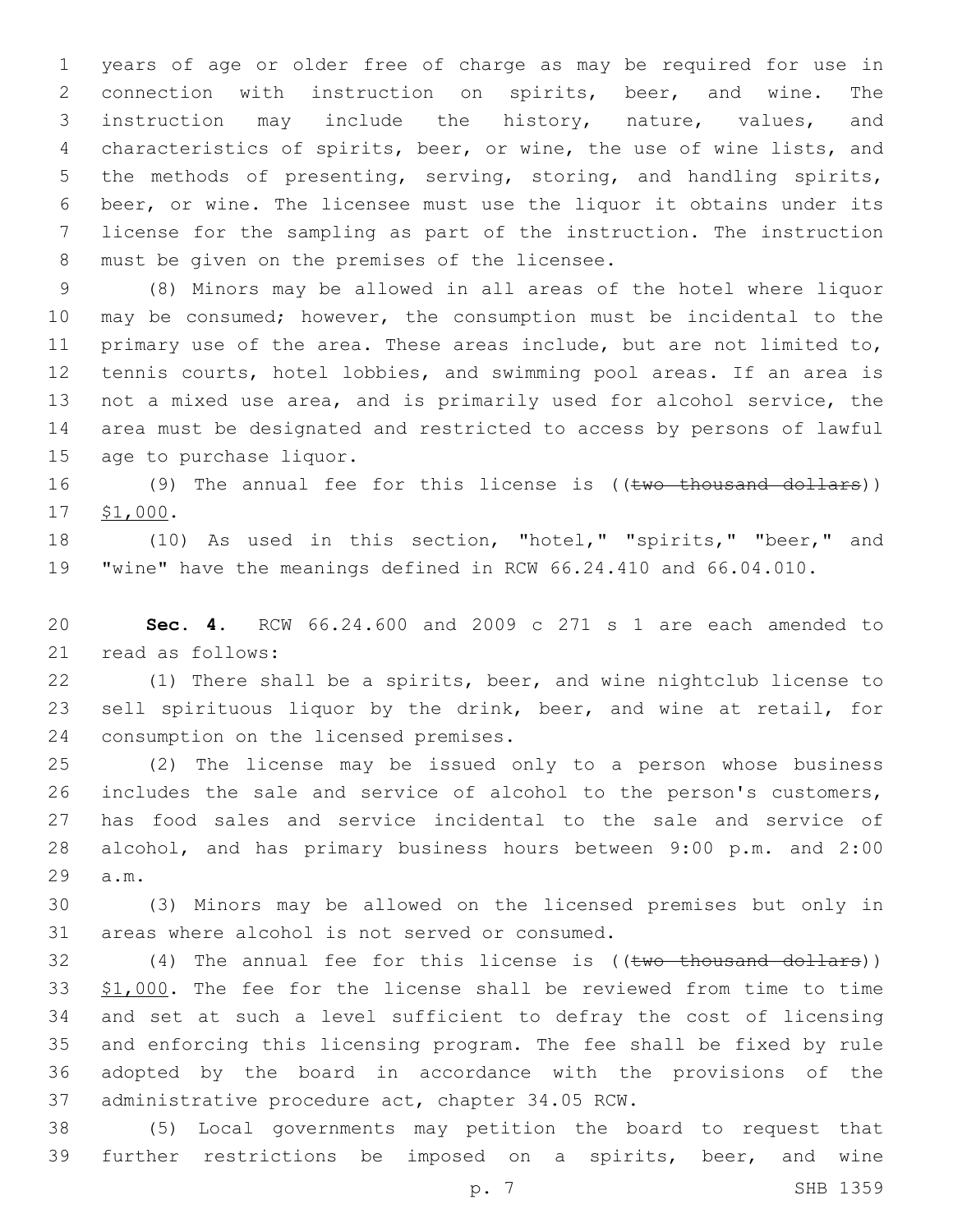nightclub license in the interest of public safety. Examples of further restrictions a local government may request are: No minors allowed on the entire premises, submitting a security plan, or signing a good neighbor agreement with the local government.

5 (6) The total number of ((spirts [spirits])) spirits, beer, and wine nightclub licenses are subject to the requirements of RCW 66.24.420(4). However, the board shall refuse a spirits, beer, and wine nightclub license to any applicant if the board determines that the spirits, beer, and wine nightclub licenses already granted for the particular locality are adequate for the reasonable needs of the 11 community.

(7) The board may adopt rules to implement this section.

 **Sec. 5.** RCW 66.24.655 and 2013 c 237 s 1 are each amended to 14 read as follows:

 (1) There is a theater license to sell spirits, beer, including strong beer, or wine, or all, at retail, for consumption on theater premises. A spirits, beer, and wine theater license may be issued only to theaters that have no more than one hundred twenty seats per screen and that are maintained in a substantial manner as a place for preparing, cooking, and serving complete meals and providing tabletop accommodations for in-theater dining. Requirements for complete meals are the same as those adopted by the board in rules pursuant to chapter 34.05 RCW for a spirits, beer, and wine restaurant license authorized by RCW 66.24.400. The annual fee for a spirits, beer, and 25 wine theater license is ((two thousand dollars)) \$1,000.

 (2) If the theater premises is to be frequented by minors, an alcohol control plan must be submitted to the board at the time of application. The alcohol control plan must be approved by the board and be prominently posted on the premises, prior to minors being 30 allowed.

(3) For the purposes of this section:31

 (a) "Alcohol control plan" means a written, dated, and signed plan submitted to the board by an applicant or licensee for the entire theater premises, or rooms or areas therein, that shows where and when alcohol is permitted, where and when minors are permitted, and the control measures used to ensure that minors are not able to obtain alcohol or be exposed to environments where drinking alcohol 38 predominates.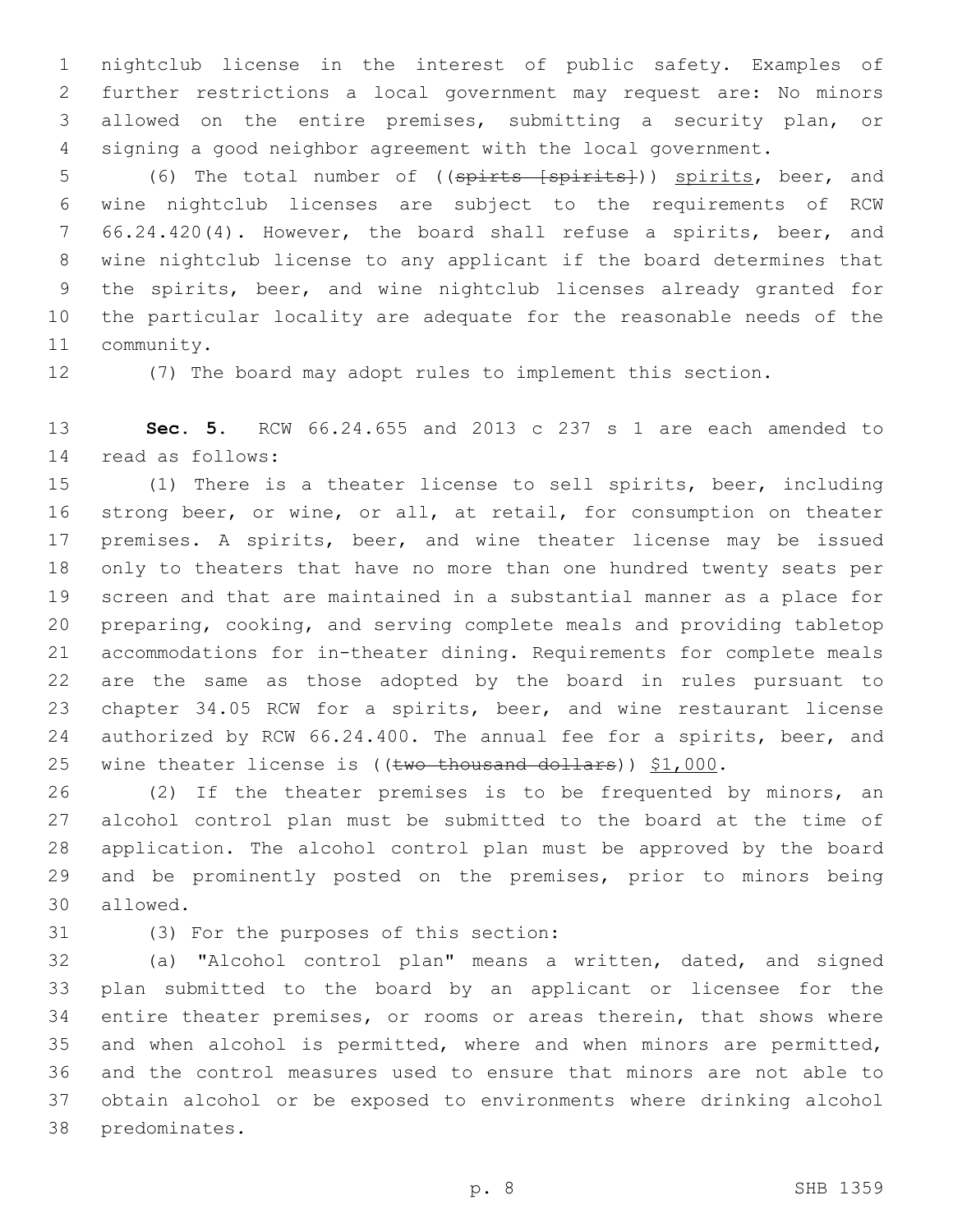(b) "Theater" means a place of business where motion pictures or other primarily nonparticipatory entertainment are shown.

 (4) The board must adopt rules regarding alcohol control plans and necessary control measures to ensure that minors are not able to obtain alcohol or be exposed to areas where drinking alcohol predominates. All alcohol control plans must include a requirement that any person involved in the serving of spirits, beer, and/or wine must have completed a mandatory alcohol server training program.

 (5)(a) A licensee that is an entity that is exempt from taxation under Title 26 U.S.C. Sec. 501(c)(3) of the federal internal revenue code of 1986, as amended as of January 1, 2013, may enter into arrangements with a spirits, beer, or wine manufacturer, importer, or distributor for brand advertising at the theater or promotion of events held at the theater. The financial arrangements providing for the brand advertising or promotion of events may not be used as an inducement to purchase the products of the manufacturer, importer, or distributor entering into the arrangement and such arrangements may not result in the exclusion of brands or products of other companies.

 (b) The arrangements allowed under this subsection (5) are an exception to arrangements prohibited under RCW 66.28.305. The board must monitor the impacts of these arrangements. The board may conduct audits of a licensee and the affiliated business to determine compliance with this subsection (5). Audits may include, but are not limited to: Product selection at the facility; purchase patterns of 25 the licensee; contracts with the spirits, beer, or wine manufacturer, importer, or distributor; and the amount allocated or used for spirits, beer, or wine advertising by the licensee, affiliated business, manufacturer, importer, or distributor under the arrangements.29

 (6) The maximum penalties prescribed by the board in WAC 314-29-020 relating to fines and suspensions are double for violations involving minors or the failure to follow the alcohol control plan with respect to theaters licensed under this section.

 **Sec. 6.** RCW 66.24.690 and 2014 c 29 s 1 are each amended to read as follows:35

 (1) There shall be a caterer's license to sell spirits, beer, and wine, by the individual serving, at retail, for consumption on the premises at an event location that is either owned, leased, or operated either by the caterer or the sponsor of the event for which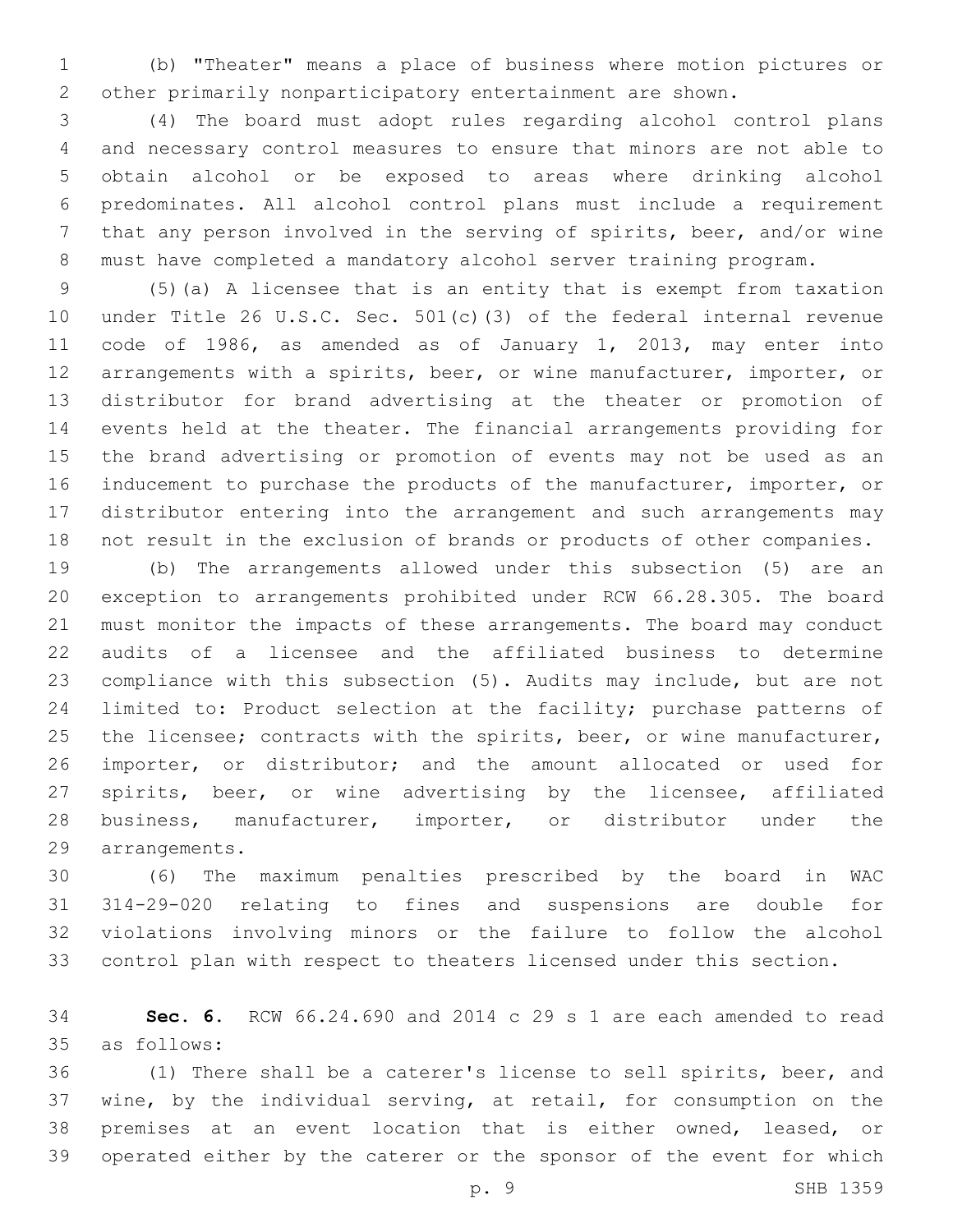catering services are being provided. If the event is open to the public, it must be sponsored by a society or organization as defined in RCW 66.24.375. If attendance at the event is limited to members or invited guests of the sponsoring individual, society, or organization, the requirement that the sponsor must be a society or organization as defined in RCW 66.24.375 is waived. The licensee must 7 serve food as required by rules of the board.

 (2) The annual fee is two hundred dollars for the beer license, two hundred dollars for the wine license, or four hundred dollars for a combination beer and wine license. The annual fee for a combined 11 beer, wine, and spirits license is ((one thousand dollars)) \$500.

 (3) The holder of this license shall notify the board or its designee of the date, time, place, and location of any catered event 14 at which liquor will be served, sold, or consumed. The board shall create rules detailing notification requirements. Upon request, the licensee shall provide to the board all necessary or requested information concerning the individual, society, or organization that will be holding the catered function at which the caterer's liquor 19 license will be utilized.

 (4) The holder of this license may, under conditions established 21 by the board, store liquor on other premises operated by the licensee so long as the other premises are owned or controlled by a leasehold 23 interest by that licensee.

 (5) The holder of this license is prohibited from catering events at locations that are already licensed to sell liquor under this 26 chapter.

 (6) The holder of this license is responsible for all sales, service, and consumption of alcohol at the location of the catered 29 event.

 **Sec. 7.** RCW 66.24.140 and 2020 c 238 s 1 are each amended to 31 read as follows:

 (1) There is a license to distillers, including blending, 33 rectifying, and bottling; fee ((two thousand dollars)) \$1,000 per 34 annum, unless provided otherwise as follows:

 (a) For distillers producing one hundred fifty thousand gallons or less of spirits with at least half of the raw materials used in the production grown in Washington, the license fee must be reduced 38 to one hundred dollars per annum;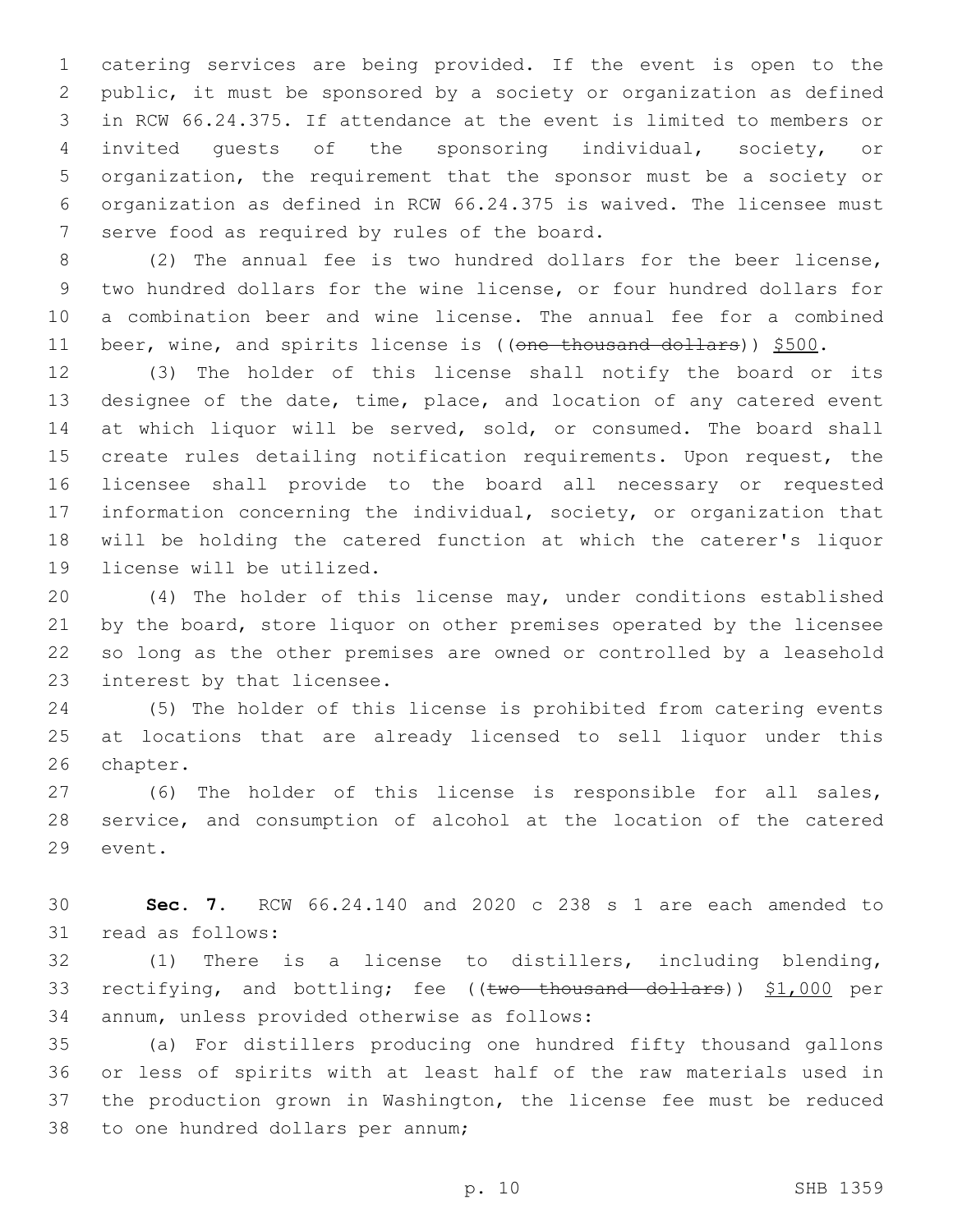(b) The board must license stills used and to be used solely and only by a commercial chemist for laboratory purposes, and not for the manufacture of liquor for sale, at a fee of twenty dollars per annum;

 (c) The board must license stills used and to be used solely and only for laboratory purposes in any school, college, or educational institution in the state, without fee; and6

 (d) The board must license stills that have been duly licensed as fruit and/or wine distilleries by the federal government, used and to be used solely as fruit and/or wine distilleries in the production of fruit brandy and wine spirits, at a fee of two hundred dollars per 11 annum.

(2) Any distillery licensed under this section may:

 (a) Sell, for off-premises consumption, spirits of the distillery's own production, spirits produced by another distillery or craft distillery licensed in this state, or vermouth or sparkling wine products produced by a licensee in this state. A distillery selling spirits or other alcohol authorized under this subsection must comply with the applicable laws and rules relating to retailers 19 for those products;

 (b) Contract distilled spirits for, and sell contract distilled spirits to, holders of distillers' or manufacturers' licenses, including licenses issued under RCW 66.24.520, or for export; and

 (c) Serve samples of spirits for free or for a charge, and sell servings of spirits, vermouth, and sparkling wine to customers for on-premises consumption, at the premises of the distillery indoors, outdoors, or in any combination thereof, and at the distillery's off- site tasting rooms in accordance with this chapter, subject to the 28 following conditions:

 (i) A distillery may provide to customers, for free or for a charge, for on-premises consumption, spirits samples that are one- half ounce or less per sample of spirits, and that may be adulterated with water, ice, other alcohol entitled to be served or sold on the licensed premises under this section, or nonalcoholic mixers;

 (ii) A distillery may sell, for on-premises consumption, servings of spirits of the distillery's own production or spirits produced by another distillery or craft distillery licensed in this state, which must be adulterated with water, ice, other alcohol entitled to be sold or served on the licensed premises, or nonalcoholic mixers if the revenue derived from the sale of spirits for on-premises consumption under this subsection (2)(c)(ii) does not comprise more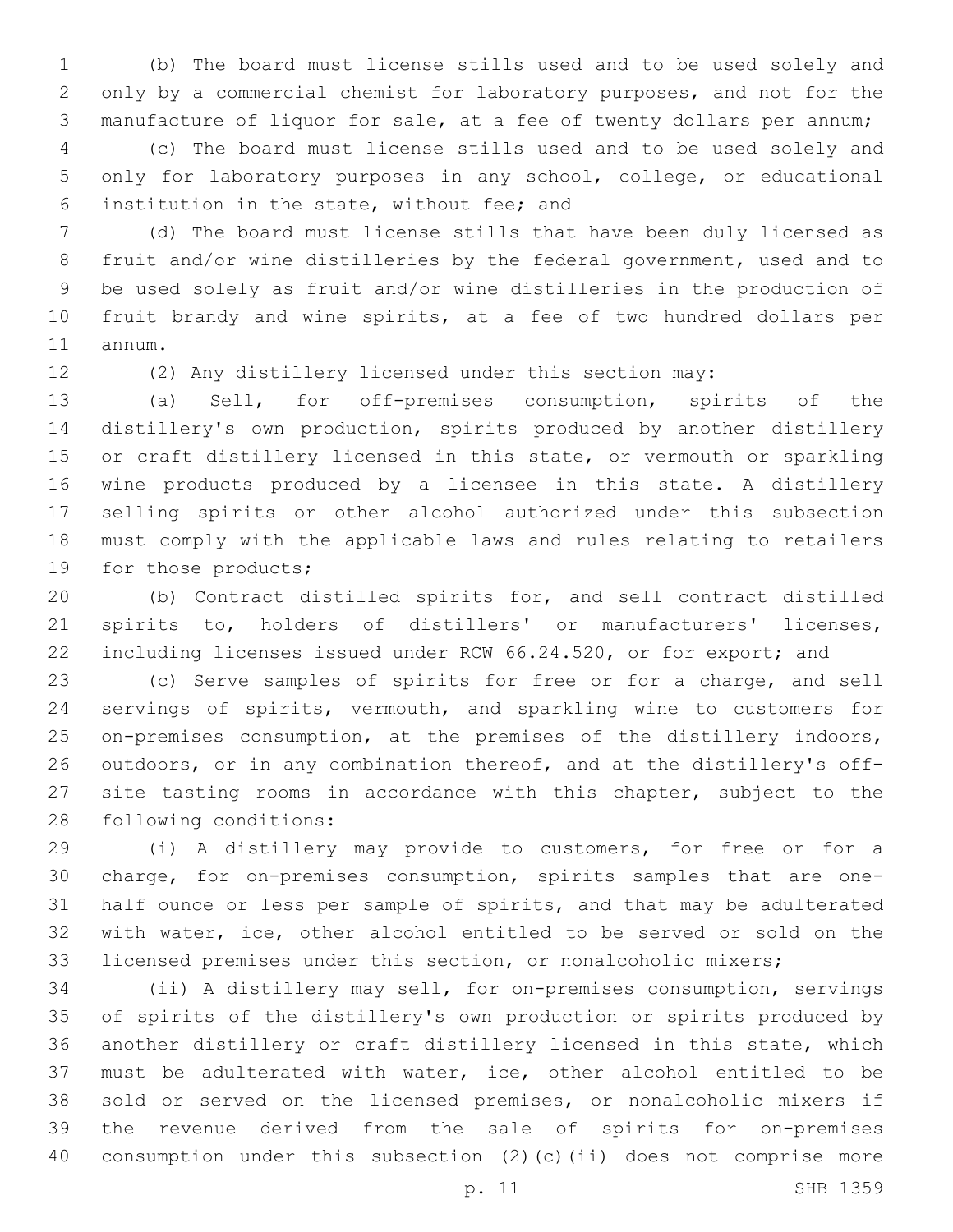than thirty percent of the overall gross revenue earned in the tasting room during the calendar year. Any distiller who sells adulterated products under this subsection, must file an annual report with the board that summarizes the distiller's revenue 5 sources; and

 (iii) A distillery may sell, for on-premises consumption, servings of vermouth or sparkling wine products produced by a 8 licensee in this state.

 (3)(a) If a distillery provides or sells spirits or other alcohol products authorized to be sold or provided to customers for on- premises or off-premises consumption that are produced by another distillery, craft distillery, or licensee in this state, then at any one time no more than twenty-five percent of the alcohol stock- keeping units offered or sold by the distillery at its distillery premises and at any off-site tasting rooms licensed under RCW 66.24.146 may be vermouth, sparkling wine, or spirits made by another distillery, craft distillery, or licensee in this state. If a distillery sells fewer than twenty alcohol stock-keeping units of products of its own production, it may sell up to five alcohol stock- keeping units of vermouth, sparkling wine, or spirits produced by another distillery, craft distillery, or licensee in this state.

 (b) A person is limited to receiving or purchasing, for on- premises consumption, no more than two ounces total of spirits that are unadulterated. Any additional spirits purchased for on-premises consumption must be adulterated as authorized in this section.

 (c)(i) No person under twenty-one years of age may be on the premises of a distillery tasting room, including an off-site tasting room licensed under RCW 66.24.146, unless they are accompanied by 29 their parent or legal quardian.

 (ii) Every distillery tasting room, including the off-site tasting rooms licensed under RCW 66.24.146, where alcohol is sampled, sold, or served, must include a designated area where persons under twenty-one years of age are allowed to enter. Such location may be in a separate room or a designated area within the tasting room separated from the remainder of the tasting room space as authorized 36 by the board.

 (iii) Except for (c)(iv) of this subsection, or an event where a private party has secured a private banquet permit, no person under twenty-one years of age may be on the distillery premises, or the off-site tasting rooms licensed under RCW 66.24.146, past 9:00 p.m.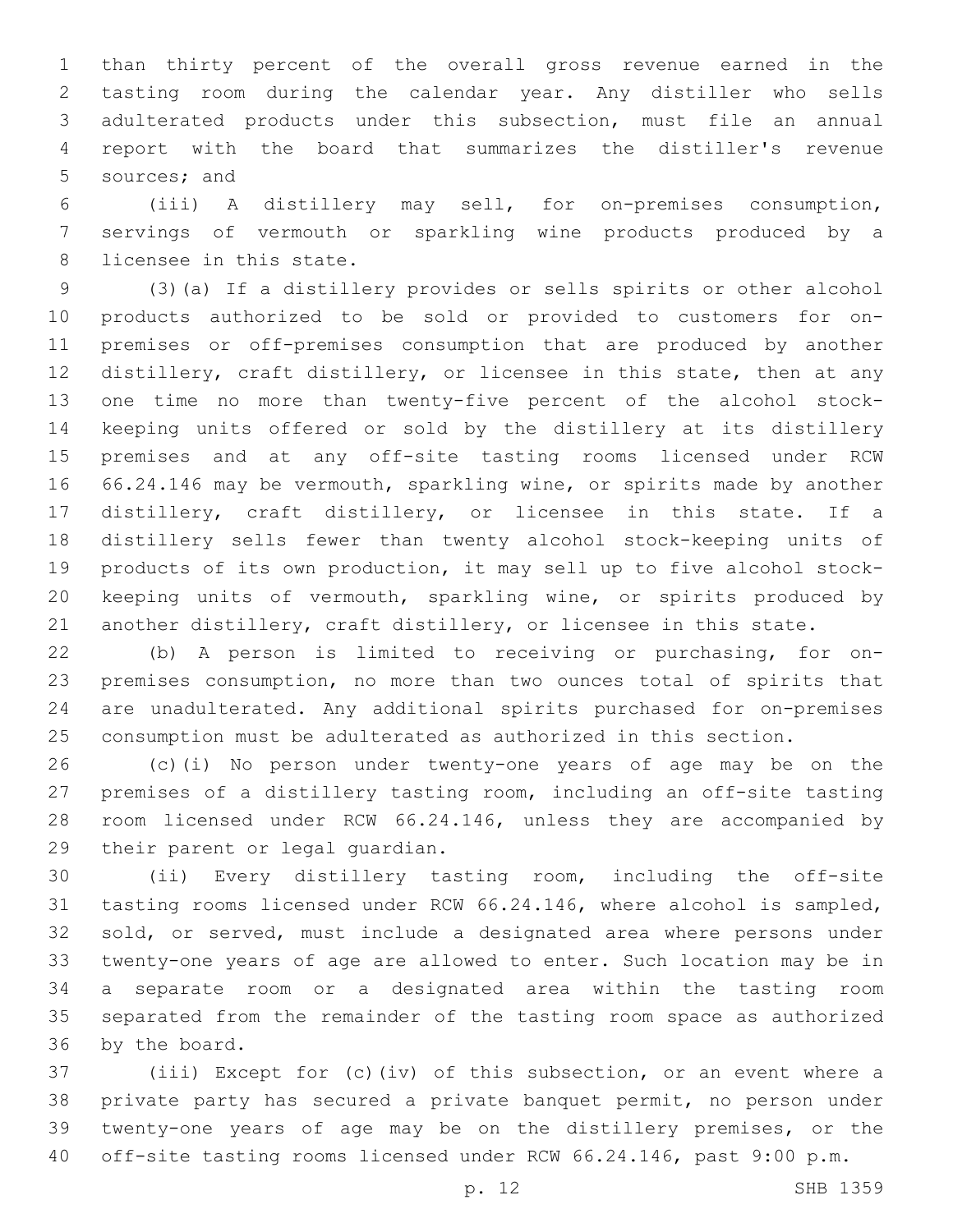(iv) Notwithstanding the limitations of (c)(iii) of this subsection, persons under twenty-one years of age who are children of owners, operators, or managers of a distillery or an off-site tasting room licensed under RCW 66.24.146, may be in any area of a distillery, tasting room, or an off-site tasting room licensed under RCW 66.24.146, provided they must be under the direct supervision of their parent or legal guardian while on the premises.

 (d) Any person serving or selling spirits or other alcohol authorized to be served or sold by a distillery must obtain a class 10 12 alcohol server permit.

(e) A distillery may sell nonalcoholic products at retail.

 **Sec. 8.** RCW 66.24.146 and 2020 c 238 s 3 are each amended to 13 read as follows:

 (1) There is a tasting room license available to distillery and craft distillery licensees. A tasting room license authorizes the operation of an off-site tasting room, in addition to a tasting room attached to the distillery's or craft distillery's production facility, at which the licensee may sample, serve, and sell spirits and alcohol products authorized to be sampled, served, and sold under RCW 66.24.140 and 66.24.145, for on-premises and off-premises consumption, subject to the same limitations as provided in RCW 22 66.24.140 and 66.24.145.

 (2) A distillery or craft distillery licensed production facility is eligible for no more than two off-site tasting room licenses located in this state, which may be indoors, or outdoors or a combination thereof, and which shall be administratively tied to a licensed production facility. A separate license is required for the operation of each off-site tasting room. The fee for each off-site 29 tasting room license is ((two thousand dollars)) \$1,000 per annum. No additional license is required for a distillery or craft distillery to sample, serve, and sell spirits and alcohol to customers in a tasting room on the distillery or craft distillery premises as authorized under this section, RCW 66.24.1472, 66.24.140, 66.24.145, 66.28.040, 66.24.630, and 66.28.310. Off-site tasting rooms may have a section identified and segregated as federally bonded spaces for the storage of bulk or packaged spirits. Product of the licensee's production may be bottled or packaged in the space.